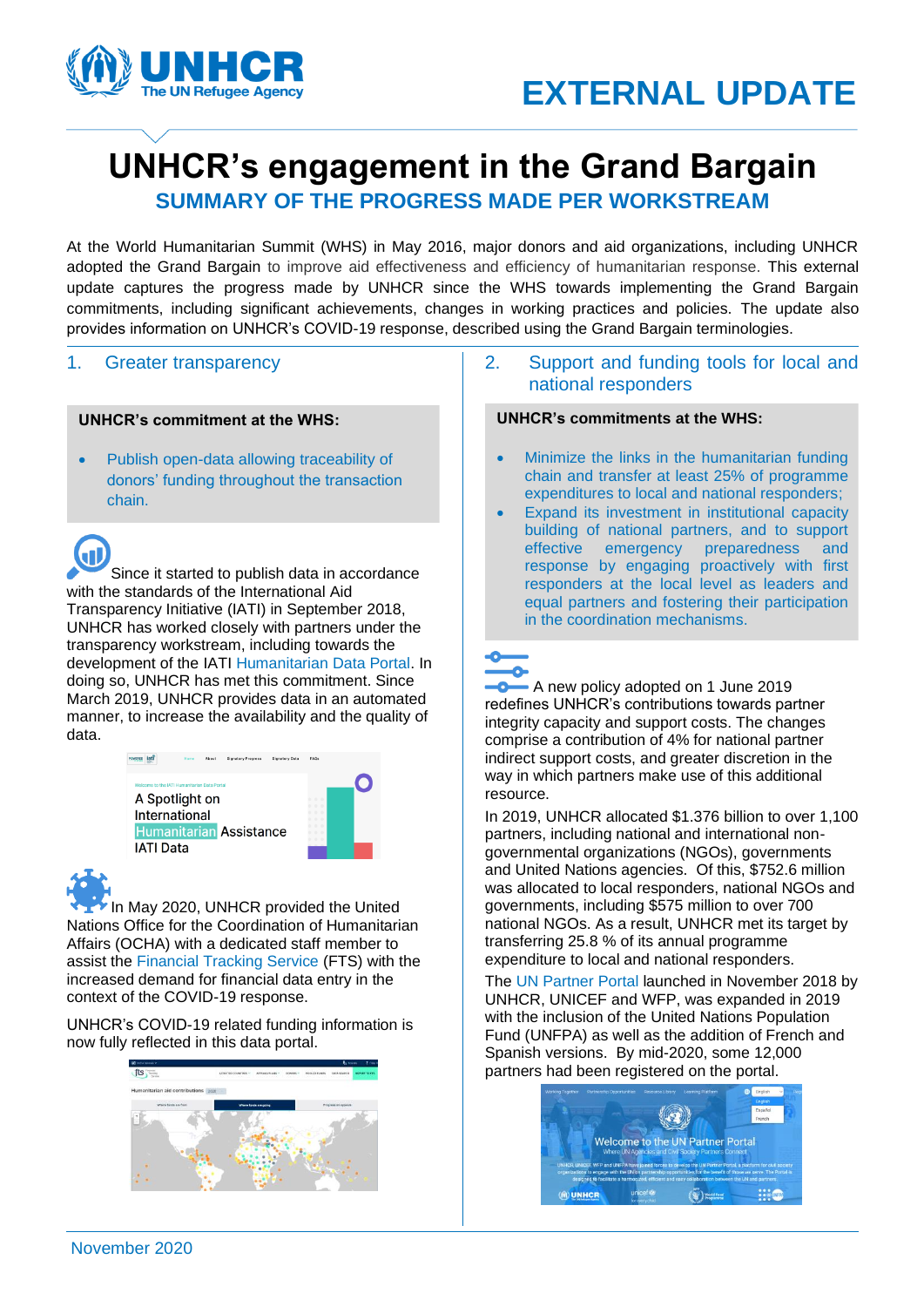

### 3. Increase the use and coordination of cash-based programming

### **UNHCR's commitment at the WHS:**

• Double the amount of funds programmed for cash-based interventions in aid delivery by the end of 2020.

## $\bullet$   $\bullet$   $\bullet$

During 2019, UNHCR delivered \$646 million in cash-based interventions (CBI), representing 22% of its overall programme expenditure. With this, UNHCR met its commitment to double cash assistance from the 2015 baseline (\$303 million) and exceed in-kind assistance and services.

Since 2016, UNHCR has delivered \$2.9 billion in cash assistance. To provide beneficiaries with the choice of how best to meet their needs, 95% of UNHCR's cash assistance is broadly unrestricted, while one third is programmed to meet protection needs. About 80% of UNHCR's cash assistance is distributed through banks and mobile money transfers, contributing to financial inclusion.

More than 5,000 UNHCR staff have received training on CBIs and joint cash transfer mechanisms with partners are now in place across 25 operations, following the [joint cash assistance statement](https://reliefweb.int/sites/reliefweb.int/files/resources/2018-12-05-FINAL%20Statement%20on%20Cash.pdf) amongst OCHA, UNHCR, UNICEF and WFP.

In the seven focus countries under the statement (Afghanistan, Bangladesh, the Central African Republic, the Democratic Republic of the Congo, Ecuador, Niger and Yemen) collaborative cash context-specific arrangements are being pursued bringing efficiencies to the humanitarian response.

UNHCR Strategy for the Institutionalisation of CBI 2016-2020 is now extended until October 2021. The greater focus will be made on quality, protection, risk management, innovation and partnerships. Whenever feasible, UNHCR will work through and link vulnerable populations to existing national systems under the leadership of the host governments.

In response to the COVID-19 pandemic, 65 operations launched or expanded CBIs using a range of approaches, including the increased use of digital payments and monitoring, the frontloading of payments and the testing of new technologies (such as contactless biometrics).

### 4. Reduce duplication and management costs

### **UNHCR's commitments at the WHS:**

- Use technology and innovation to reduce the costs of delivering assistance;
- Expand the use of biometrics for refugee registration to a total of 75 country operations;
- Reduce the costs of procurement and logistics by 10% by the end of 2020 through the use of shared services with partner agencies.

 $\mathbf{Z} = \mathbf{Z}$  The use of biometrics in refugee registration continued to be expanded in 2019, reaching 69 operations (compared to 62 in 2018). An additional 1.7 million refugees were biometrically registered by UNHCR and government partners, bringing the total to 8.7 million individuals. As a result of these efforts, 8 in 10 refugees over the age of five who have been registered now have a biometric identity.

Due to the increase in the number of persons of concern and rise in requirements, the relative procurement cost of goods and services decreased by 10 per cent in 2019, compared to the 2016 baseline.

Effective January 2020, UNHCR reduced its indirect support cost from 7 per cent to 6.5 per cent against all voluntary earmarked financial contributions, with the exception of those for the operational reserve and Junior Professional Officers (JPOs).

In July 2020, UNHCR established the Global Mobility and Infrastructure Service, which will focus on implementation of the [Business Innovation Group's](https://unsdg.un.org/resources/business-innovations-group-update-nine) (BIG) work within UNHCR.

In early 2020, UNHCR commissioned with the support of the Government of Japan an independent review of individual donor assessments to capture the extent of their impact on operations. The review will be used as a reference to explore ways to reduce individual donor assessments.



For the COVID-19 response, UNHCR has been coordinating with the UN Task Force and working closely with WFP and UNICEF to procure and deliver personal protective equipment (PPE) and other relief items to affected operations.

The COVID-19 response accelerated the ongoing process aimed at simplifying UNHCR's NGO partnership arrangements. Adjustments include flexibility for NGOs to make greater discretionary budget reallocations and the acceptance of electronic signatures.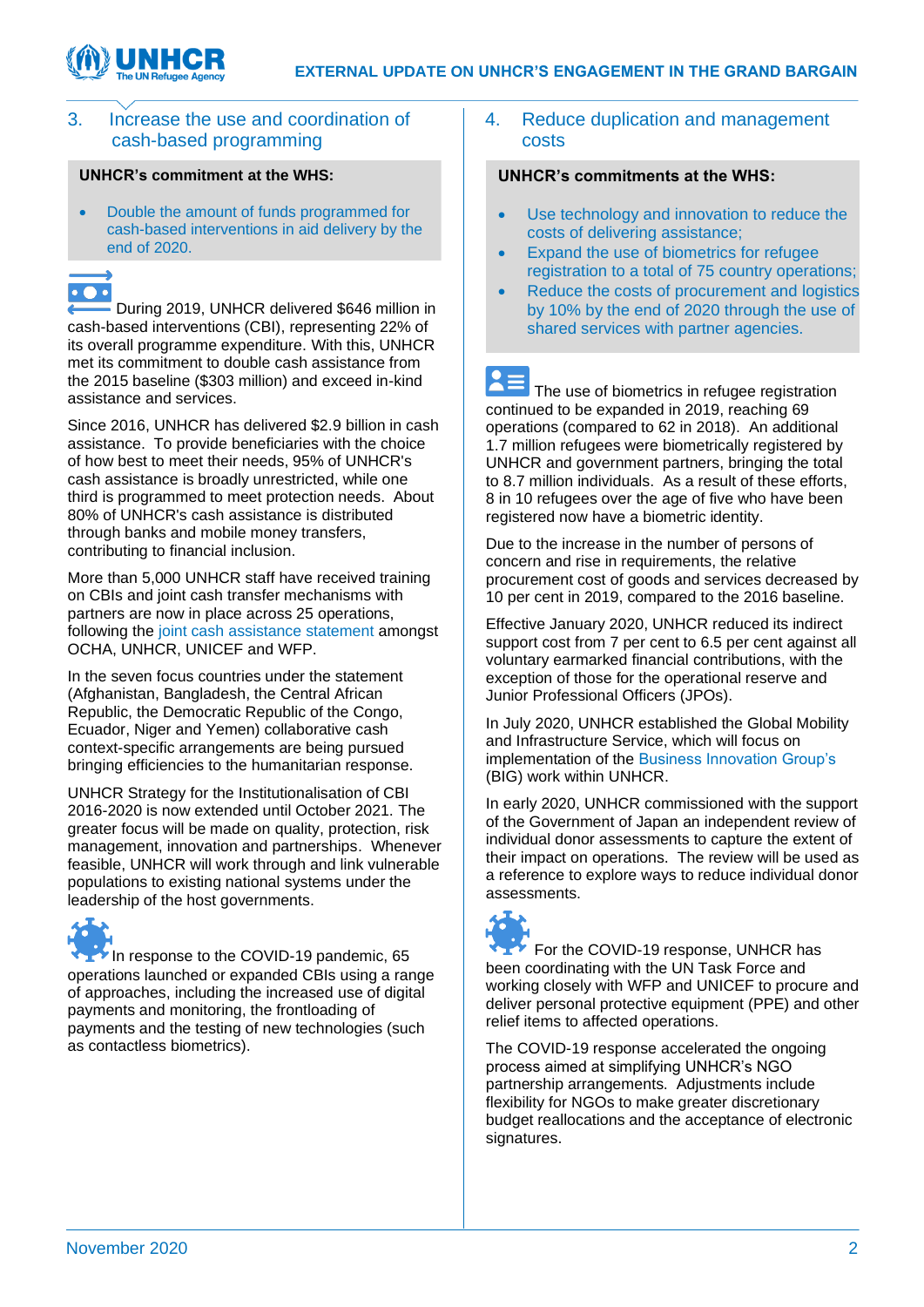



### 5. Improve joint and impartial needs assessments

### **UNHCR's commitment at the WHS:**

• Undertake coordinated joint needs assessment and continue sharing evidence-based needs assessment data.

In 2020, UNHCR and WFP established a Joint Programme of Excellence and its Targeting Hub to strengthen joint programming and better meet the needs of vulnerable populations. The hub, composed of a remote joint expert team, will assist operations in conducting assessments that will feed into joint targeting strategies.

UNHCR has played a key role in establishing the [COVID-19 Global Information Management,](https://www.gimac.info/)  [Assessment and Analysis Cell \(GIMAC\),](https://www.gimac.info/) which is coled by the International Organization for Migration (IOM), OCHA, UNHCR and the World Health Organization (WHO). With a dedicated inter-agency multifunctional team to respond to requests for multisectoral humanitarian needs assessments and situation analyses, the GIMAC has customized the Joint Intersectoral Analysis Framework (JIAF) for the COVID-19 response, optimizing it for the analysis of risk, protection concerns, health needs and the impact of government measures.

> GIMAC **Global Information Management, Assessment & Analysis Cell on COVID-19**

In Colombia, UNHCR took part in a joint rapid multisector needs assessment in May 2020 to inform the revision of the Regional Refugee and Migrant Response Plan for Venezuelans (RMRP) and carried out a second round in June to inform the COVID-19 response in this operation. In Turkey, UNHCR led the development of a harmonized, inter-agency comprehensive needs assessment tool to understand the impact of COVID-19 on refugee access to services, information and coping mechanisms. In Lebanon, UNHCR conducted two multisectoral assessments, with the support of its partners, to the impact of the deteriorating economic conditions linked to the pandemic.

### 6. A participation revolution

### **UNHCR's commitments at the WHS:**

- Ensure equal (50%) and meaningful participation of women and adolescent girls in all decision-making processes and structures in forced displacement contexts by 2020;
- Continue to strengthen the engagement with and accountability to the communities affected by crisis.

Guided by the five updated commitments to women and girls, as outlined in its 2018 policy on age, gender and diversity, UNHCR continued to promote and strengthen gender equality in its operations. Progress made until the end of 2019 towards the policy's implementation was documented in the UNHCR Age, Gender and Diversity Accountability Report 2018-2019 ["Putting people first"](https://www.unhcr.org/5f04946d4.pdf) report. Efforts to strengthen communities have been further enhanced by the release of [Accountability to Affected](https://www.unhcr.org/aap-operational-guidance.html)  [Populations Operational Guidance.](https://www.unhcr.org/aap-operational-guidance.html)

UNHCR promoted global-level participation and leadership by supporting a [gender audit of the Global](https://www.unhcr.org/5ee8e3174)  [Refugee Forum](https://www.unhcr.org/5ee8e3174) (GRF). Led by refugee women from different backgrounds and regions, the audit drew attention to gender-equality related challenges in refugee situations, ensuring the commitments made to refugee women and girls in the Global Compact on Refugees were reflected concretely within the GRF pledging process. Throughout the preparatory meetings and the GRF in December 2019, the audit team documented the ways in which gender equality; age, gender and diversity; and gender-based violence were addressed by different stakeholders. The team also provided specific recommendations on how to ensure the effective implementation and monitoring of pledges focusing on these areas.



In the context of COVID-19, UNHCR has supported displaced communities to empower them in leading prevention and responses to the pandemic. In Nepal, the number of female community workers was increased to facilitate case referral and to provide continuous hotline access to survivors of genderbased violence. In Cameroon, a network of 110 community focal points supported social workers to provide remote gender-based violence case management. In Mauritania, community volunteers helped UNHCR reach refugees with specific needs and those in remote areas. In Lebanon, more than 450 refugees with a medical background were mobilized to work as community health volunteers. In India, enterprises run by refugee women are producing cloth masks to be used in UNHCR operations. Further examples can be found in UNHCR's [Communities Getting Involved: COVID-19.](https://reporting.unhcr.org/sites/default/files/DIP%20CBP%20brief_C-19-Communities%20Getting%20Involved%20June%2020.pdf)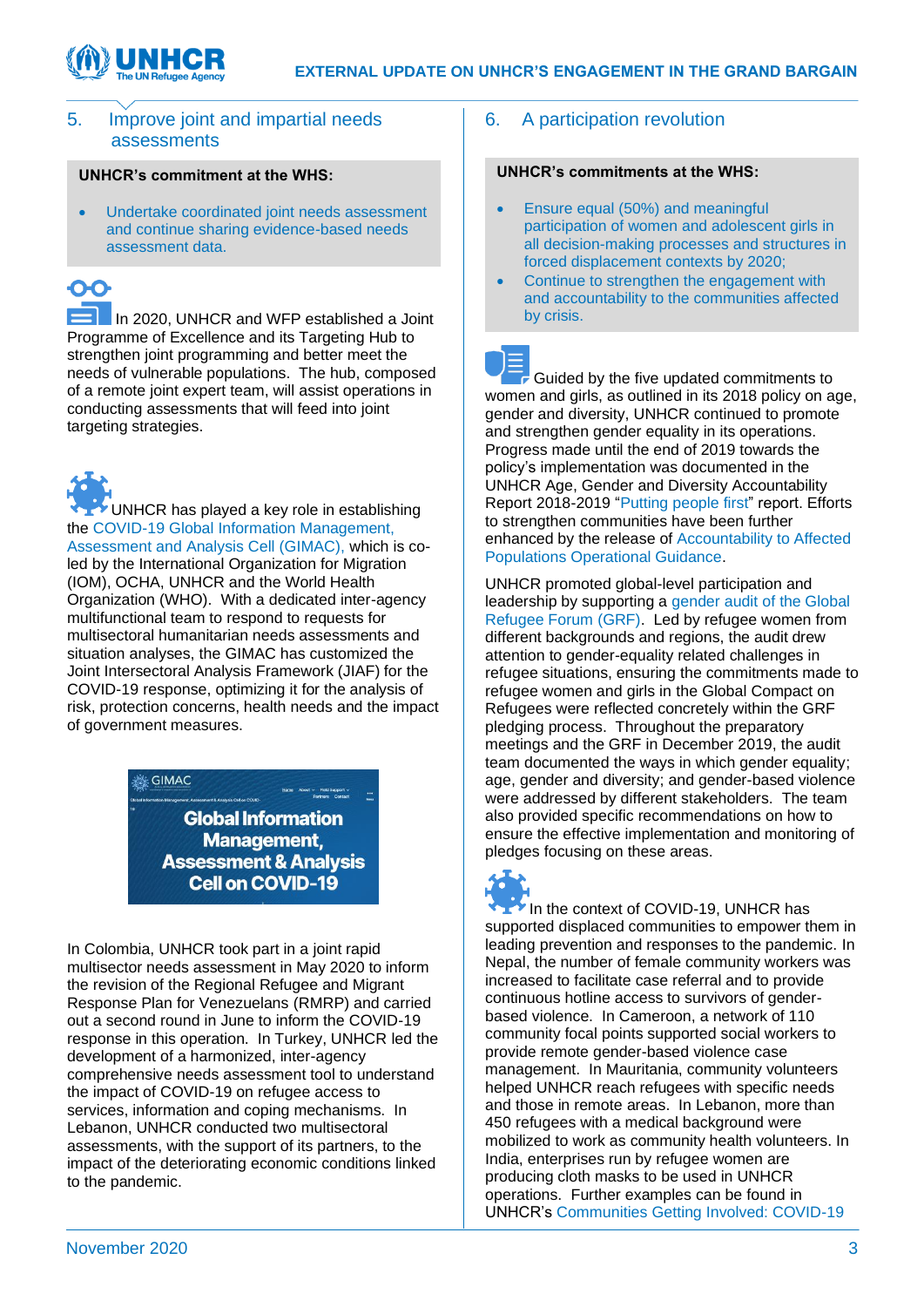T.



### 7. Increase collaborative humanitarian multiyear planning and funding

### **UNHCR's commitment at the WHS:**

• Pursue the institutional changes needed to facilitate multi-year protection and solutions strategies and programming in partnership with humanitarian and development actors.

Building on the lessons learned from the multi-year multi-partner (MYMP) strategies piloted in 22 operations, UNHCR will move to a multi-year planning approach as of 2022. This will be rolled out incrementally over three years and will become UNHCR's default planning process. As part of this approach to results-based management, UNHCR will apply a new global results framework accompanied by a new information technology tool.

UNHCR operations will develop costed three to fiveyear strategies that connect better to country level planning. Operations will develop a multi-year vision with a diverse range of actors, including humanitarian and development actors, government at all levels and people of concern.

Implementation plans toward the outcomes in the multiyear strategy will be defined annually, reflecting changes in the context, results and available funding. UNHCR will continue to allocate resources annually due to the high proportion of funding that it receives on an annual basis.

Operations will move into multi-year planning over the period 2022 to 2024. In the transitional period, Headquarters, Regional Bureaux and some field operations will develop annual interim plans.

Since 2019, UNHCR operations can enter into multiyear partnership agreements, regardless of whether multi-year funding is available. During 2019, 17 multiyear agreements came into effect as a result. As of September 2020, there are a total of 37 active multiyear partnership agreements, of which 23 (62%) are with local NGOs.

Regarding the amount of multi-year funding, UNHCR was able to draw from over \$542 million in 2019 (representing 11% of total income), including \$221 million in unearmarked funds, a four-fold increase over previous years.

### 8. Reduce the earmarking of donor contributions

### **UNHCR's commitment at the WHS:**

• Increase the visibility of unearmarked and softly earmarked funding, recognising the contribution made by donors.

 $\ddot{\varsigma}$ In 2019, UNHCR raised a record \$4.174 billion in funding. However, the year was characterized by a marked drop in softly earmarked contributions and a continued increase in earmarking at the country level. At \$1.257 billion, flexible funding comprised of unearmarked and softly earmarked funding, amounted to 30% of voluntary contributions (compared with 33% in 2018 and 52% in 2012).



UNHCR's ["Report on the use of flexible funding in](https://reporting.unhcr.org/sites/default/files/Flexible-Funding-in-2019.pdf)  [2019"](https://reporting.unhcr.org/sites/default/files/Flexible-Funding-in-2019.pdf), published in June 2020, provided enhanced visibility on how flexible funding (unearmarked and softly earmarked), was allocated by quarter and by region. For the first time, the 2019 report included analysis of flexible multi-year contributions.

In 2019, UNHCR continued to increase the visibility of government donors. Data available for the last two quarters of 2019 shows that news content and web stories containing donor visibility language increased by 160 per cent compared to the previous year, while social media posts from global and country accounts almost doubled. Messaging about unearmarked contributions and flexible funding continues to increase.



Donor response to address the COVID-19 pandemic has been generous. As of the end of August 2020, 36.5% of the funding received was softly earmarked. This high level of flexibility has meant that it has not been necessary to allocate unearmarked funding for the response.